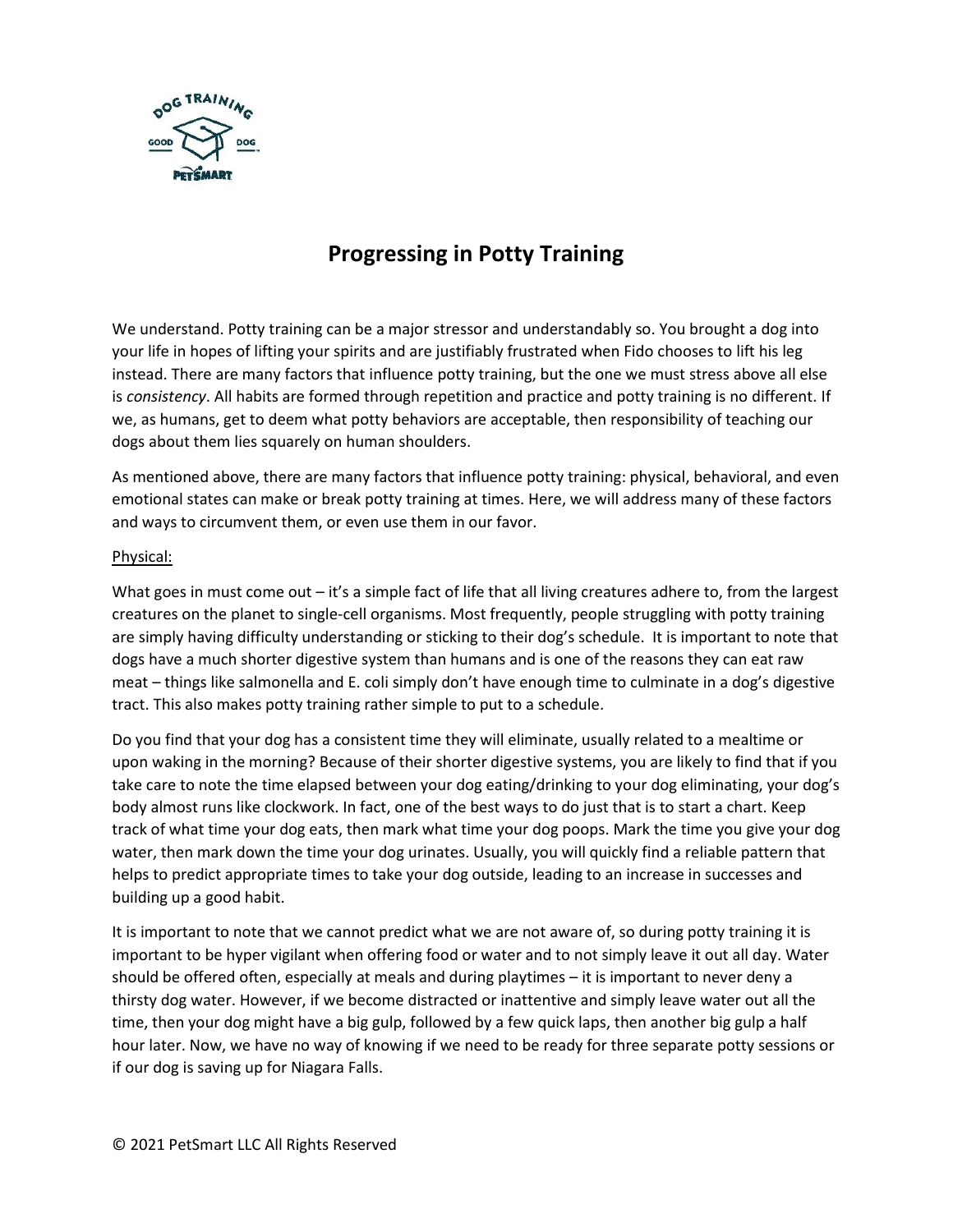

Activity also heavily influences potty schedules. Many pet parents will often lament that their new puppy holds their bladder all night long, yet constantly has potty accidents during the day. While we are often tempted to claim our dogs are doing this on purpose, the reality couldn't be further from the truth – there are physical mechanics responsible for why that is happening. When dogs and humans sleep, digestion greatly slows down to conserve energy that is not needed at that time. When we are active, such as during play, the digestive system speeds up to give us the energy to continue playing. This is why many puppies will hold their bladder all night, then pause mid-run during a play session to pee. It's no different than the struggle every parent feels when potty training their child – when a toddler has to go, they have to go *right now*!

It is important to note that it is not simply enough to take your dog outside every half hour or so in hopes that they will go potty, which is a more old-school method. While this does help prevent accidents, it also quickly increases human frustration – it's not a maintainable schedule. Not to mention, the ratio of attempts to successes is very low. If you take your dog out ten times to potty and your dog does so only twice, that is only a 20% success rate – would you say that's good? Lack of backwards steps does not always mean forward leaps, which is what we are hoping for. With consistent rewarding and praising for eliminating outside, your dog will eventually get the gist of the behavior and you can help your dog learn faster by being more proactive.

One of the best things you can do to get your dog's potty training on the fastest, most reliable track is to be incredibly vigilant and committed the first two weeks or so you have the dog. Start keeping the chart mentioned earlier and keeping track of when your dog eats/drinks in relation to when your dog eliminates. Be sure to factor in activity levels that might influence it. Often, you will find there was a schedule you weren't aware of. When the chart says Fido is due to potty, take him out on a leash and pick one area you would like them to eliminate in and stand there, calmly and quietly, for five minutes. This is important, as your dog's natural curiosity will take over if they are allowed to roam. This is also the root cause of the common situation where a new pet parent has their dog out for 45 minutes with no success, only for their dog to have an accident the moment they are back inside – all the distractions are gone! Five minutes is plenty of time to sniff the sniffs and locate that perfect pee/poo spot. If your dog eliminates, ensure you heavily reward and celebrate *in the moment* (not after they go back inside)! You can take your dog on an actual walk as an added bonus to send a convenient message to him: business first, play later. The sooner your dog does their potty business, the sooner they can get to all the fun stuff!

If your dog does not go to the bathroom, that's okay! Bring them back inside and keep a watchful eye on them for the next 10-15 minutes before taking them out to try again. Don't let them sneak away and have an accident. Be prepared because you might play this game a couple of times before physicality eventually wins out, as it inevitably will, giving you a chance to reward the correct behavior. By potty training this way, you are not only ensuring the fewest amounts of accidents possible in the home, but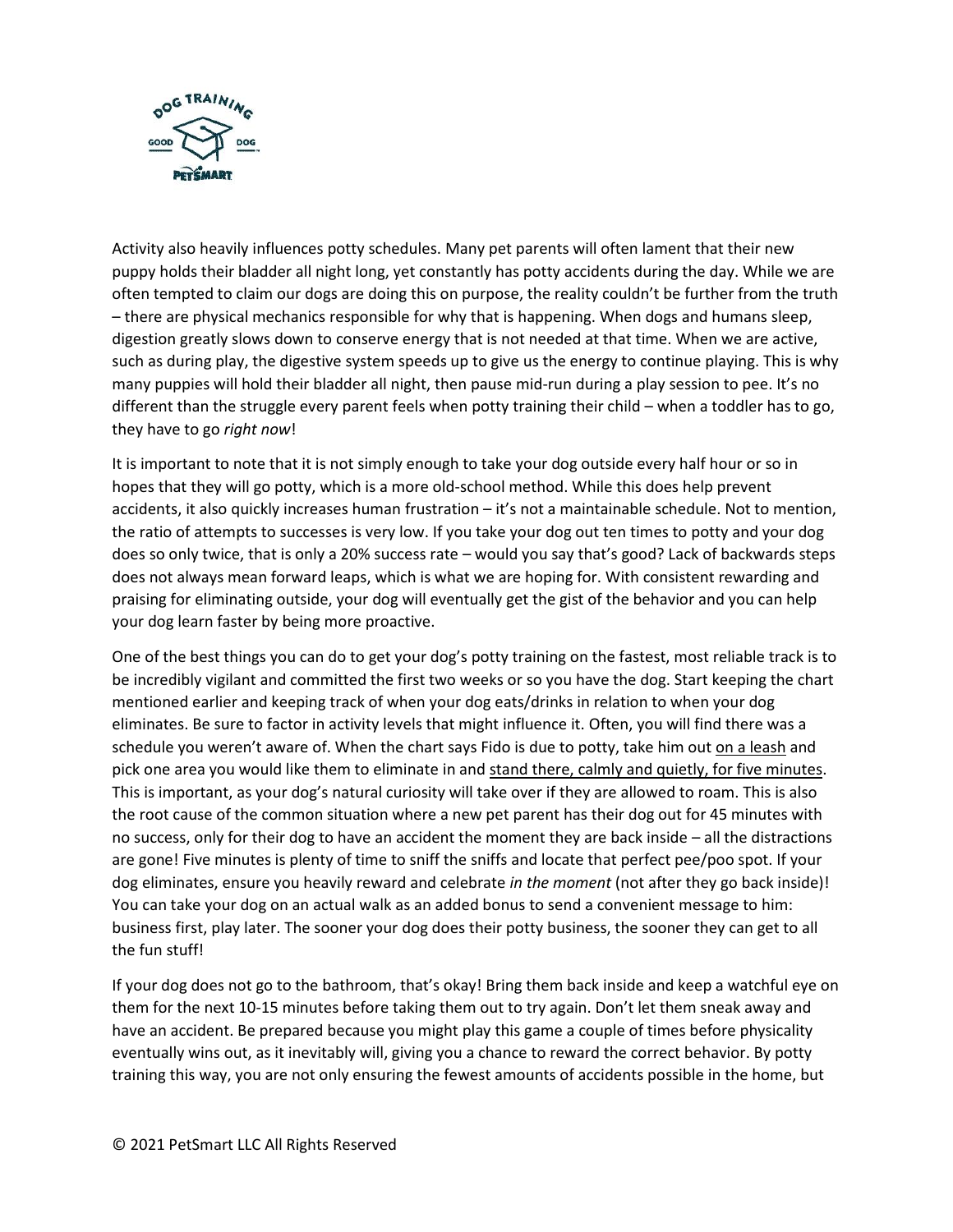

able to reward the correct behavior more consistently which will greatly speed up the habit-forming process.

# **Behavioral:**

Behavioral influences are at the very root of elimination for dogs. As you know, a dog's sense of smell is vastly superior to ours. So much so, in fact, that dogs have not one, but two extra organs to help them process it all! The first is called the olfactory bulb that acts almost a second brain dedicated to sniffing, the sole purpose of which is filtering through the millions of pieces of information a dog receives through their nose with every sniff. The second is called the Jacobsen's organ, a tiny, fleshy nub situated on the roof of a dog's mouth just behind their front teeth that allows the dog to 'taste' smells, much like how a snake or lizard 'tastes' the air with their tongue. When you see a dog drooling on a spot they are sniffing, then licking it back up, that is the Jacobsen's organ going to work. The main purpose of these organs is to identify pheromones and scent markers left by other creatures in their environment.

How does this affect potty training?

Pee-mail works both ways! It would be quite rude to not respond!

Every time a dog urinates or defecates, they are leaving a scent message on their environment. Some dogs do this with more drive, such as males that obsessively lift their legs (though females scent mark also.) So, how can we help with scent-marking potty issues? The solution is a double-faceted one.

First, you need to do what you can to make unwanted potty spots that your dog favors less appealing or tempting. This can be done through proper cleaning with a pet-specific stain and order remover in addition to pheromone deterrents. You need to use a *pet-specific* stain and odor remover (like Nature's Miracle) because they have enzymes that specifically target the pheromones that draw the dog to that spot. Also the liquid needs to go wherever the urine went, meaning if Fido left a puddle on the carpet, you cannot simply spray the surface – you must use a fair amount of product so that it can soak into the carpet and perhaps even the pad where the urine may have reached.

Once the spot is clean, you can add a layer of protection by using pheromone deterrents such as "No More Marking" by Nature's Miracle. Products like these use pheromones the dog finds unpleasant and wants to avoid. You can counter the behavior even further by using pheromone *attractants* as well in areas you *want* your dog to go potty, such as "Pee Post" by Simple Solution, potty pads, or "House Breaking" by Nature's Miracle, all of which contain pheromones the dog is excited about and wants to add to. Remember, it is not just about preventing an undesirable behavior, it is also about the giving your dog an avenue to succeed so he can learn the correct one!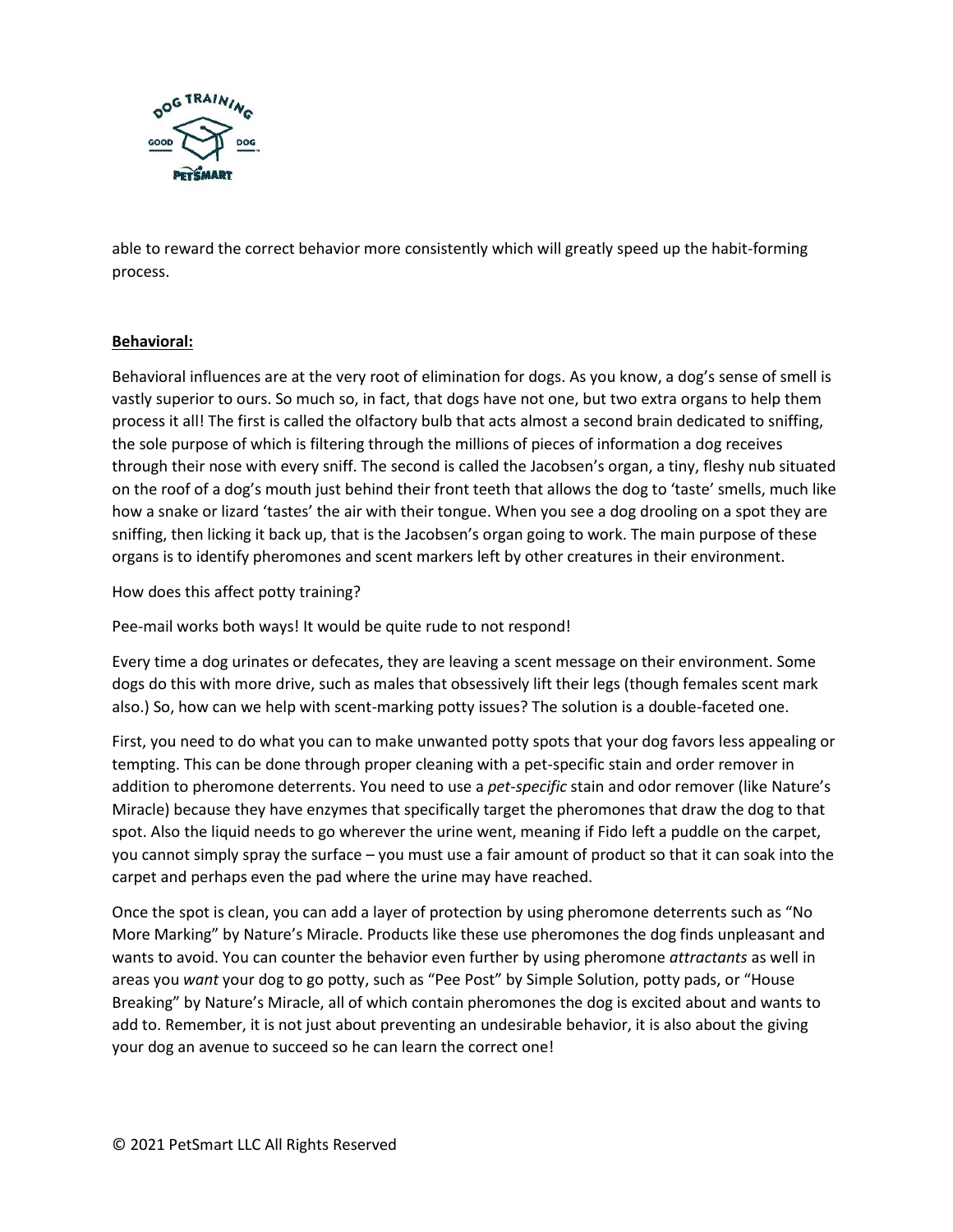

# **Emotional:**

Perhaps one of the most difficult to solve potty problems you may encounter is the one both you and your dog have the least control over – excited and submissive elimination. This can happen when your dog is over-the-top excited about something or fearful and submissive, both of which your dog has little influence over. These accidents are more often the result of states of emotion rather than purposeful behaviors. Both of these issues require immense patience as well as a great deal of self-regulation on the part of the humans. You have to control the environment enough to set your dog up for success while being mindful not to let your dog go over their threshold of arousal and set them up for failure. If you think you are dealing with either submissive or excitement urination, ask your trainer for the corresponding Behavior Guide.

### **Right vs Wrong**

It is important to note that there is no *one* way to potty train a dog, but there are several pitfalls one must avoid or prepare for when choosing a potty training method. For instance, if you are interested in using potty pads to train your golden retriever puppy, you need to be aware that it won't be a viable solution for long. Frequently, pet parents will struggle to transition their dogs away from potty pads. Why? Well, the dog may have learned that eliminating on the floor is acceptable and used the pad only because the pheromone attractants inside made it the prime spot. When you remove the pad, the dog simply finds the next desirable spot.

Have you ever felt that your dog sneaks away to have an accident, convincing you that they are "trying to get away with it"? Well, you're not *entirely* wrong, save for the perceived malicious intent. Usually, this behavior is displayed by dogs that have been punished, yelled at, or even subjected to a much older method of potty training in which you happen upon an accident, you hunt your dog down, shove their nose in it, and harshly scold them. Let us help you understand why this creates a vicious cycle.

First, positive reinforcement training has been scientifically proven to be the fastest, most effective way of training over and over again. We, as trainers, understand just how frustrating it can be to train a dog and how hard it is to prevent that frustration from bubbling over.Thefirst and most basic, logical rule of positive reinforcement training is this: 'no' does not teach your dog the correct behavior - it simply encourages them to find a way to get around it. Meaning, when you repeatedly yell at your dog (or shove their nose into a pee-puddle) your dog begins to develop a negative emotional response to the need to eliminate. In your dog's mind, they understand it upsets you, yet they cannot stop themselves from eliminating. This causes them to "be sneaky" and eliminate behind couches, then "slink away guiltily because they know they've done something wrong". They may, indeed, know they've done *something* wrong – they just have no idea *what*! Your dog does not realize that it is not the action they are in trouble for, but the location. With proper potty training techniques, we recommend to heavily